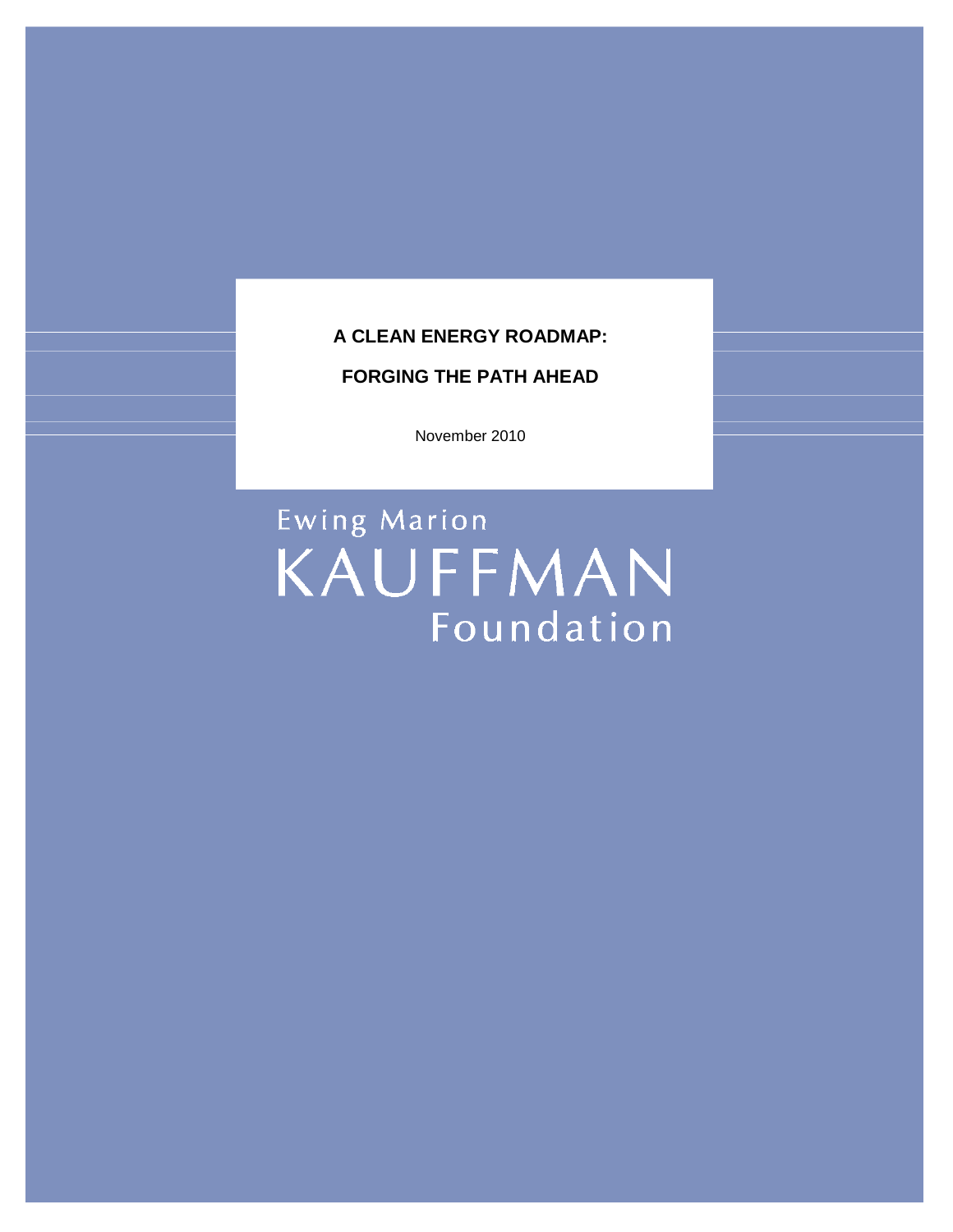# **A CLEAN ENERGY ROADMAP:**

# **FORGING THE PATH AHEAD**

November 2010

Ewing Marion KAUFFMAN Foundation

© 2010 by the Ewing Marion Kauffman Foundation. All rights reserved.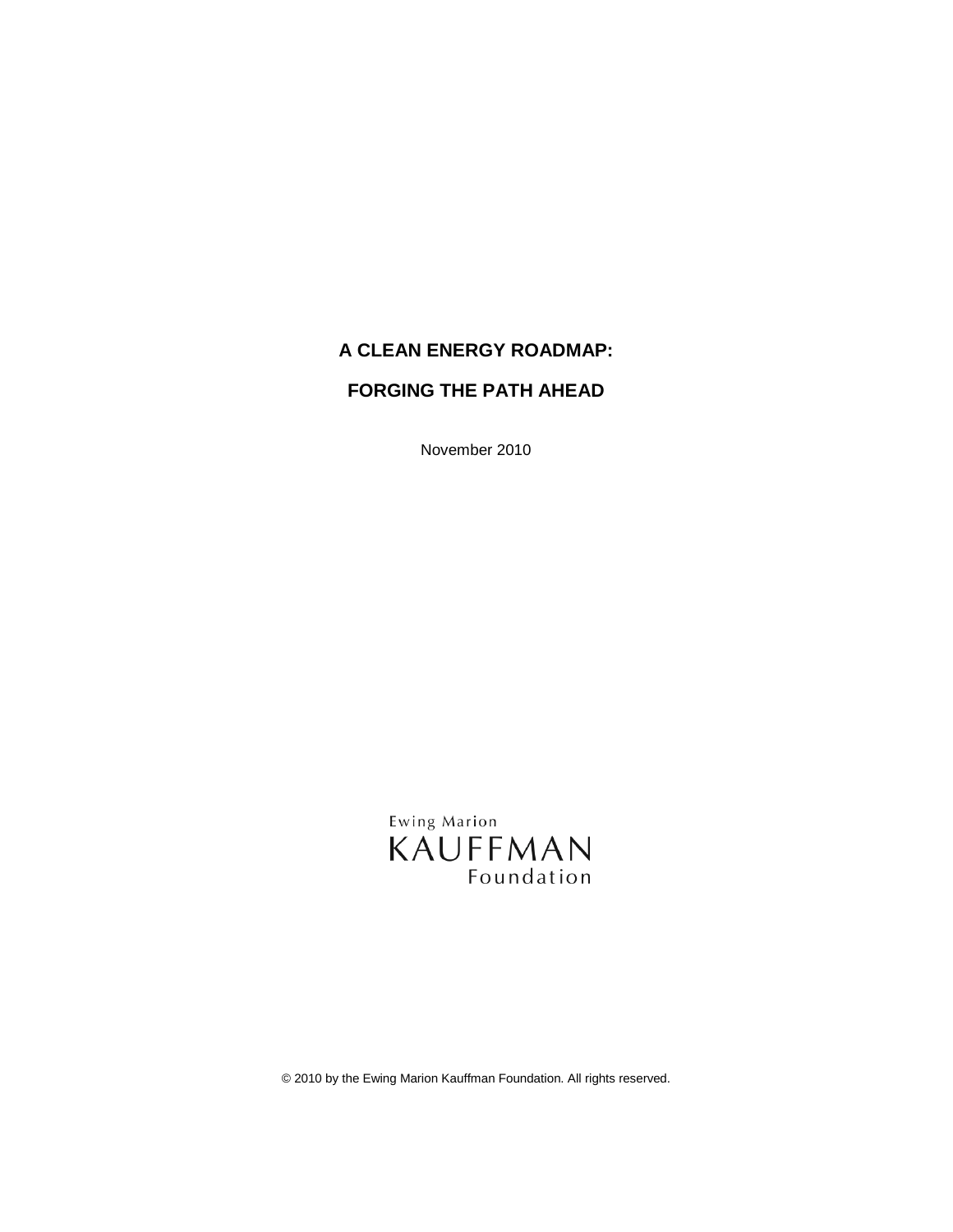### **Introduction**

If the United States fails to act now to harness its resources and ingenuity in cleanenergy production, we risk falling far behind in the twenty-first century global economy. Other nations will seize the opportunity to capitalize on this rapidly growing sector. Businesses will be drawn away from the United States as startups, entrepreneurs, and innovators find more hospitable operating environments overseas. Unemployment in our country will steadily increase, while jobs are created in distant lands. And our dependence on foreign oil will continue, along with the conflict this dependence breeds.

China now leads the world with \$34.6 billion in clean energy investments, nearly double that of United States' investments.<sup>1</sup> Denmark is the world's leader in wind power, power that generates more than 19 percent of its country's electricity.<sup>2</sup> And, based on its current momentum, Germany is set to become the world's first industrial country to use 100 percent renewable energy—a goal the country might reach as soon as  $2050<sup>3</sup>$ 

In his State of the Union Address earlier this year, President Barack Obama said, "We need to encourage American innovation...(and) no area is more ripe for such innovation than energy." If we are to rise to the president's challenge, we must embrace the dynamism of our economy to emerge as a global leader in advancing energy innovation toward products and services in the commercial market. The economic impact of catalyzing the energy sector cannot be ignored: Experts predict 60 percent of the

<sup>&</sup>lt;sup>1</sup> PEW Charitable Trust, "Who's Winning the Clean Energy Race? Growth, Competition and Opportunity in the World's Largest [Economies](http://www.pewtrusts.org/uploadedFiles/wwwpewtrustsorg/Reports/Global_warming/G-20%20Report.pdf)," http://www.pewtrusts.org/news\_room\_detail.aspx?id=57972.

 $2$  http://www.time.com/time/magazine/article/0,9171,1881646,00.html.

<sup>3</sup> http://www.renewableenergyworld.com/rea/news/article/2009/04/germany-the-worlds-first-major-renewable-energy-economy.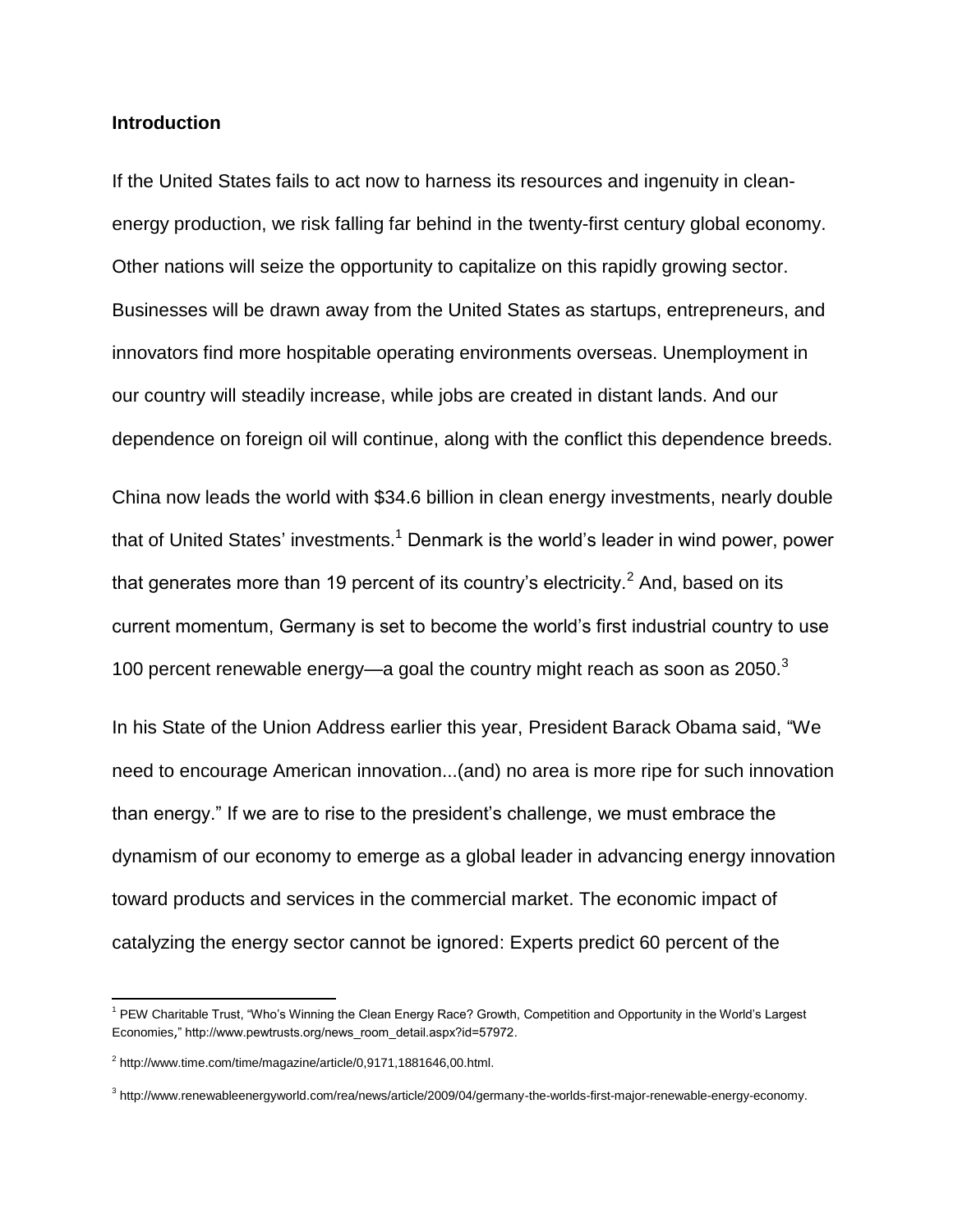world's energy will come from renewable resources by 2070.<sup>4</sup> In many ways, energy technologies will define the twenty-first century. These technologies also will be a critical turning point in the history of the United States.

In Washington, most plans to "jump-start" the economy emphasize the need to increase job growth in existing companies. However, data suggest that new jobs are not created by older, larger firms, but, rather, by newer, smaller companies. According to Business Dynamics Statistics (a U.S. government dataset compiled by the U.S. Census Bureau), existing firms destroyed 1 million jobs per year on average between 1977 and 2005, while new companies created 3 million jobs per year. Moreover, during recession years, jobs created by new companies remained significantly more stable economically than jobs created by established firms. $5$ 

Although the United States' investment in basic energy research was at its highest this year, there is a notable lack of attention toward implementing policy that could boost the private energy market. Energy innovations as a whole do not receive adequate attention from investors, businesses, and states because of interconnection issues with utilities, limited financing options, and a cumbersome U.S. regulatory environment.

Also limiting progress in the energy sector is an unfortunate disconnect between its key players. In the United States, universities and research laboratories are our major centers of research and knowledge generation. But, despite our strength in producing new ideas, the current system is insufficient to identify those innovations with potential

l

<sup>4</sup> http://www.wrenuk.co.uk/.

<sup>&</sup>lt;sup>5</sup> Tim Kane, Ewing Marion Kauffman Foundation, "The Importance of Startups in Job Creation and Job Destruction," and Dane Stangler, Ewing Marion Kauffman Foundation, "High-Growth Firms and the Future of the American Economy".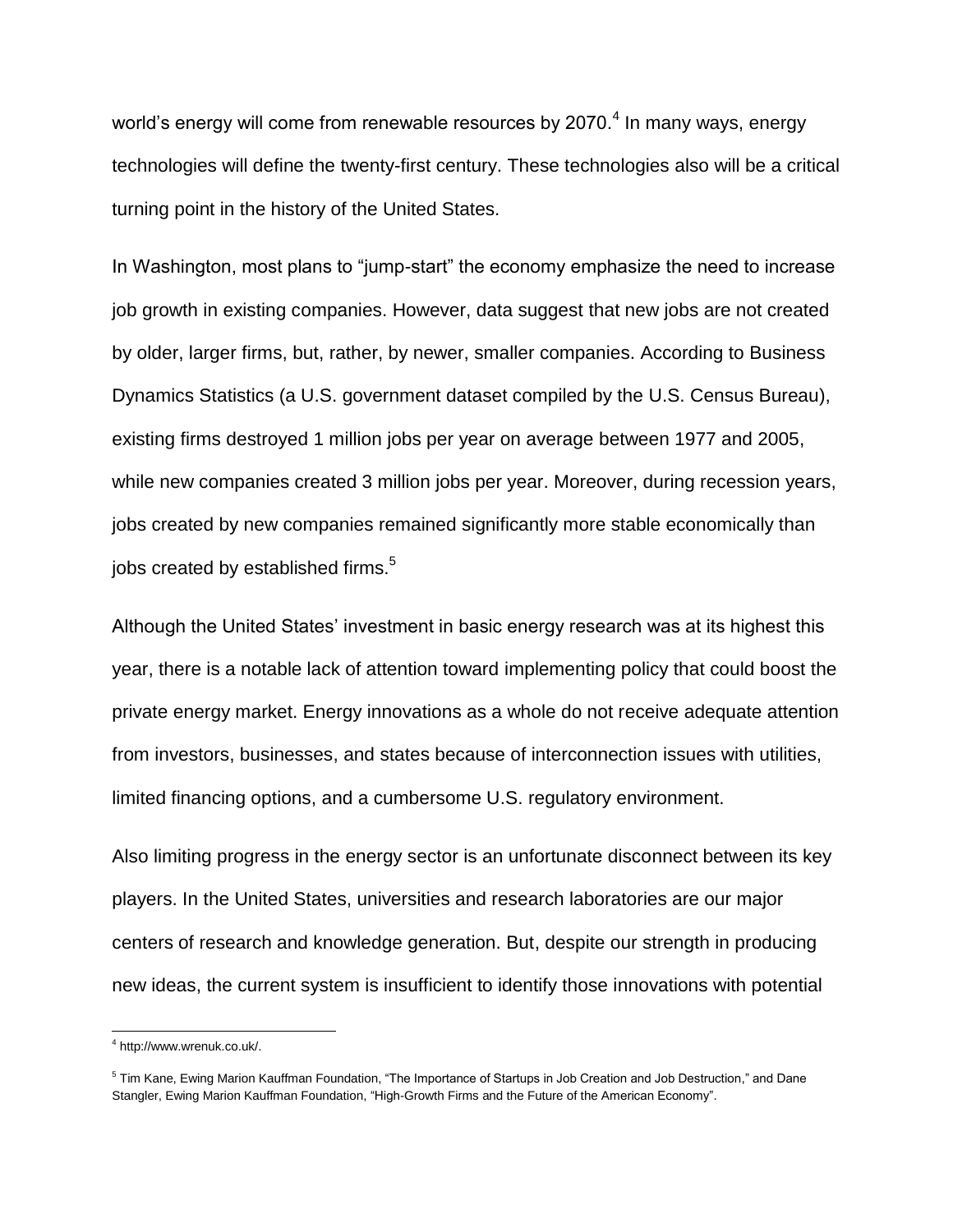for commercialization and even more insufficient to get those technologies past financial or regulatory barriers. As a result, the new technologies developed by these centers often fail to realize their full commercial impact. Acceleration of the energy sector requires reform at all stages along the innovation pipeline—from research to development, deployment to adoption.

Reaching our nation's goals in the clean energy sector will rely heavily on the staying power of U.S. small businesses. As small businesses currently employ nearly 40 percent of the U.S. science and engineering workforce, they create fourteen times more patents per employee than large firms do. Moreover, between 1993 and 2008, small businesses created 64 percent of all net new jobs.<sup>6</sup>

Given the challenges our country faces, the ability to work together in creating ways to increase and sustain clean energy innovation is crucial if we are to move forward in this area. The scaling of energy firms in the United States is not a technological issue, but is very much an issue of policy. We need to prioritize new ways for state and federal government policy leaders to partner with private organizations, forge effective relationships with organizations across sectors, and build upon the existing networks of innovators and entrepreneurs. Only through collaboration will we be able to create and implement the policies and actions that will expedite progress toward our goal of securing our nation's future.

 6 Kristina Johnson, undersecretary of energy (Omaha summit).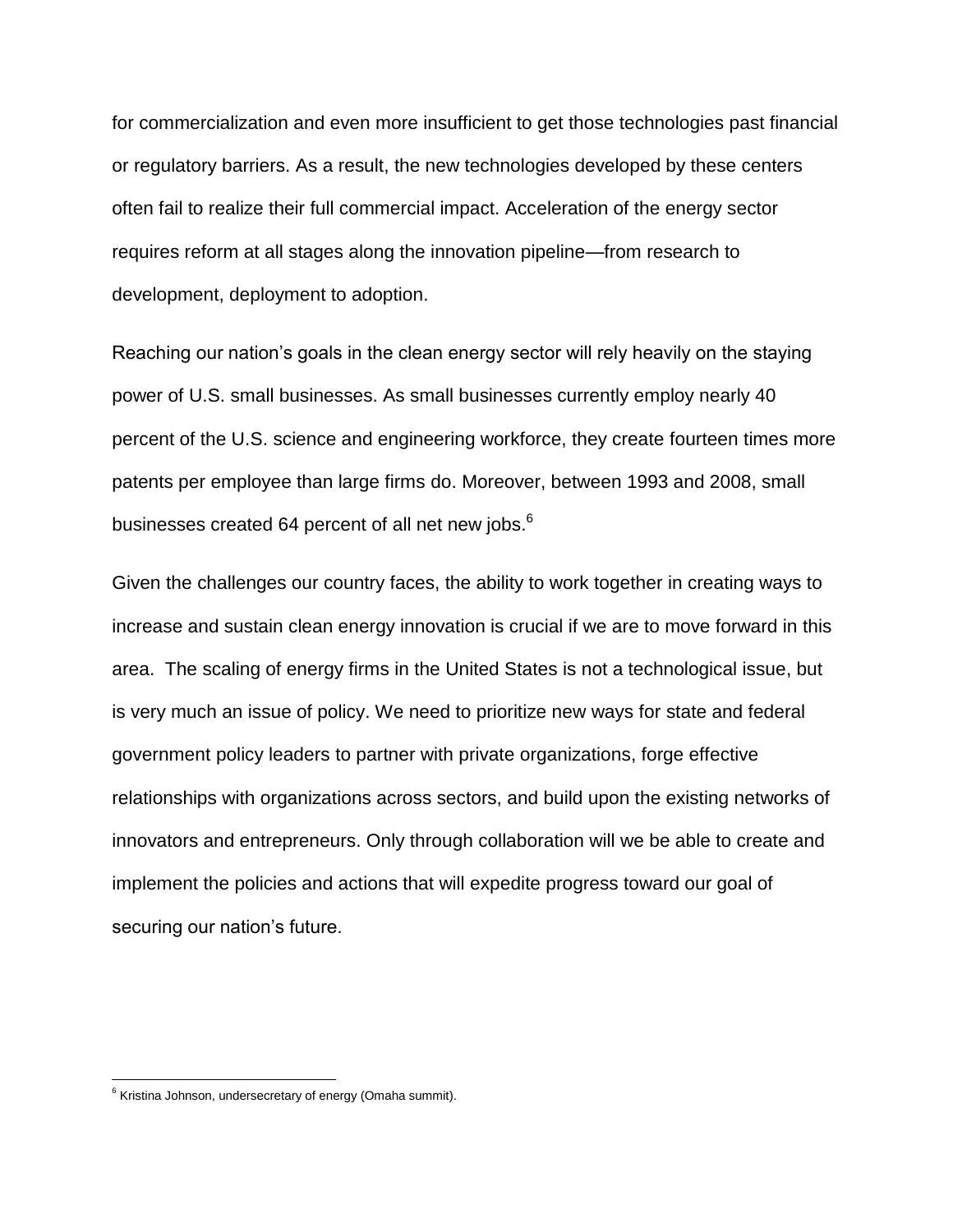#### **The gathering of great ideas**

In 2010, the Ewing Marion Kauffman Foundation co-convened three cross-sector summits to develop recommendations for growing energy innovation in the United States. The first summit was held in Washington, D.C., on May 7, 2010, in partnership with the White House. Gallup and the city of Omaha, Neb., hosted the second summit on June 16, 2010, and the last was held with Arizona State University and ARPA-E in Phoenix, Ariz., on October 18, 2010. Attendees included representatives from White House offices, federal departments and agencies, and state and local officials. Also in attendance were clean-energy entrepreneurs, representatives from academia, privatesector leaders, nonprofit leaders, and scientists.

The summits' main purpose was to explore how a diverse pipeline of actors might better work together to catalyze energy innovation and scale new energy firms. The sharing of ideas regarding current barriers and opportunities with such a varied group of participants generated a number of solutions. Among many topics of discussion were ways to better leverage federal dollars and foster collaboration between entities, while identifying areas for regulatory and statutory improvements. The summits represented part of the larger, national effort to drive clean energy innovation and propel economic development and job creation within the United States.

What follows is a summary of those ideas, along with additional thoughts gleaned from an intensive literature review of more than twenty scientific articles and interviews with fifteen of the top entrepreneurs in the clean energy industry. Ultimately, we have discovered five major policy strategies to accelerate the scaling of clean energy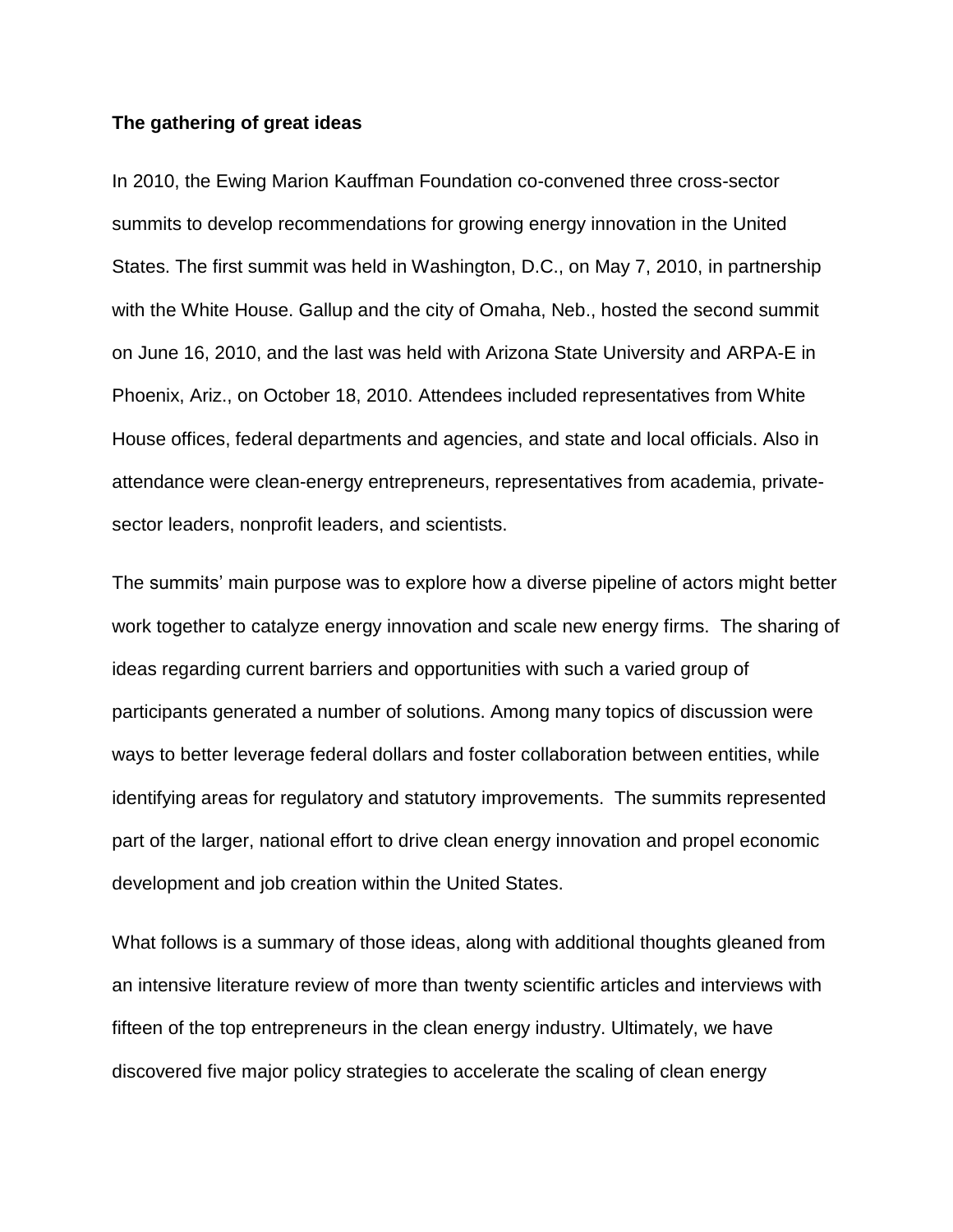businesses in the United States. Each of these recommendations is outlined in more detail in the pages that follow.

- **Foster interstate cooperation**. *Aligning policies and regulations between states*. *Developing interstate transmission lines and generation sites.*
- **Reduce market uncertainty.** *Developing consistent energy policies with clear implications for utility companies. Remodeling existing funding and financing structures.*
- **Democratize access to the power grid.** *Allowing customers to generate and store their own energy.*
- **Encourage inter-agency and cross-sector collaboration.** *Building upon regional clusters that transmit ideas and resources.*
- **Support human capital development.** *Focusing university research to support technology innovation, implementation of energy commercialization education, and development of policy supportive of commercialization. Strengthening the pipeline of entrepreneurship and STEM through higher education.*

Identifying areas of improvement is only the first step. If we are to strengthen the United States economy, create the jobs we need, and become the world leader in clean technologies, we must generate solutions. The following pages detail multiple suggestions for overcoming barriers and creating more opportunity within the industry a map to forging the road ahead.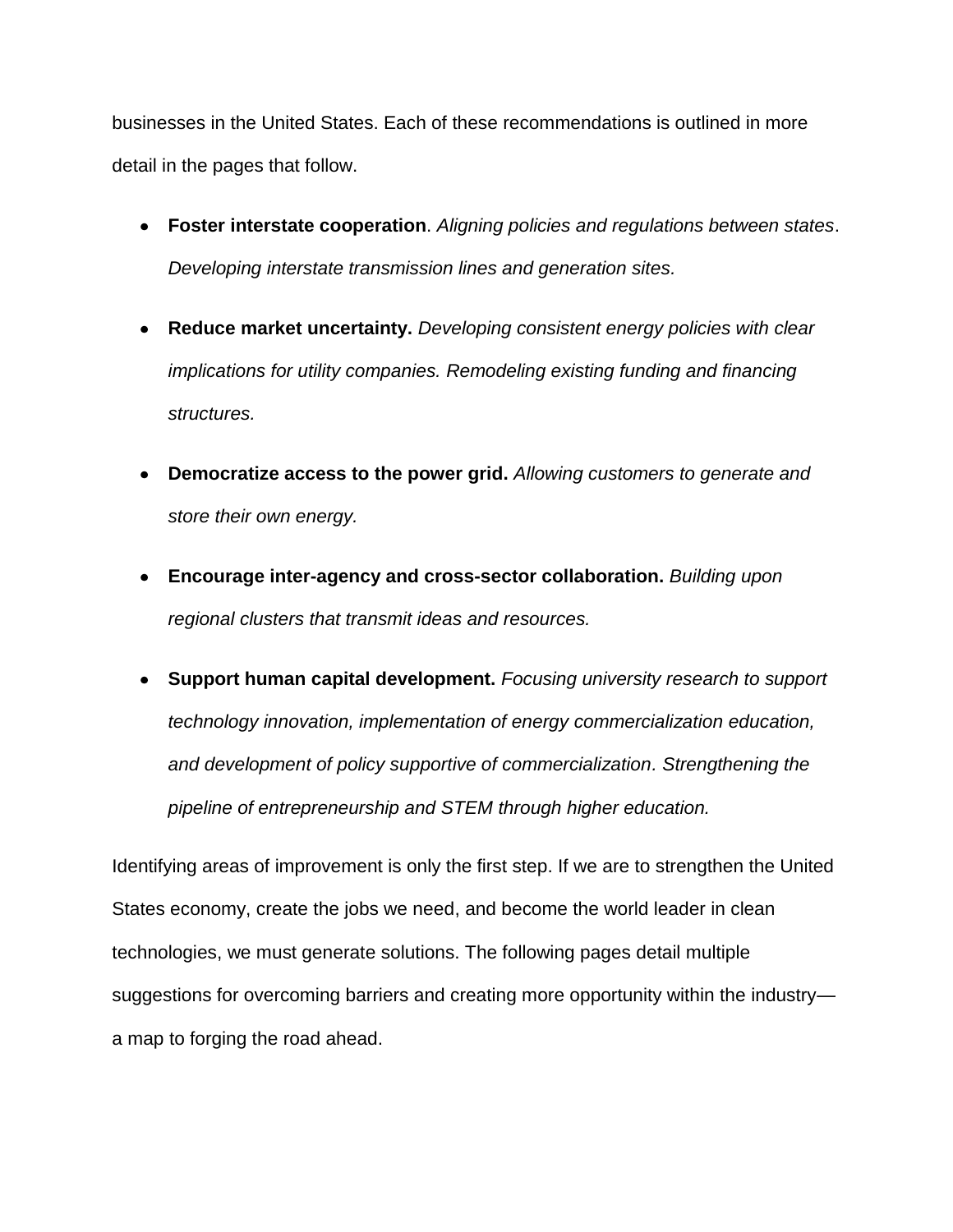#### **Foster interstate cooperation**

#### *Aligning policies and regulations between states*

The fragmented framework of our state-to-state clean energy policies creates cumbersome barriers for clean energy entrepreneurs attempting to scale their businesses in the United States. Policies and regulations differ widely from one state to the next and, as a result, entrepreneurs are faced with the time-consuming and expensive task of investigating each state's particular set of requirements. This situation is among the most-cited reasons entrepreneurs move their businesses overseas. In countries like China or India, where there is a strong governmental commitment to clean technology, policies are consistent at the national level. Policies that align from one region to the next make scaling businesses a smooth and successful process. Policies that don't, create roadblocks.

From wind to solar power, biofuels to hydroelectricity—the problems that arise from state policy misalignment are found in every sector of renewable energy. A green building in Texas requires different codes than one in Florida. Solar panels in California have different zoning regulations than the same panels in Nevada. Even though twentynine of our states currently have a Renewable Portfolio Standard<sup>7</sup> that requires them to increase their energy reliance on renewable sources, this standard does little to alleviate the problem. In Arizona, for example, the standard is biased toward distributing solar energy, rather than building large solar plants.

<sup>&</sup>lt;sup>7</sup> www.dsireusa.org .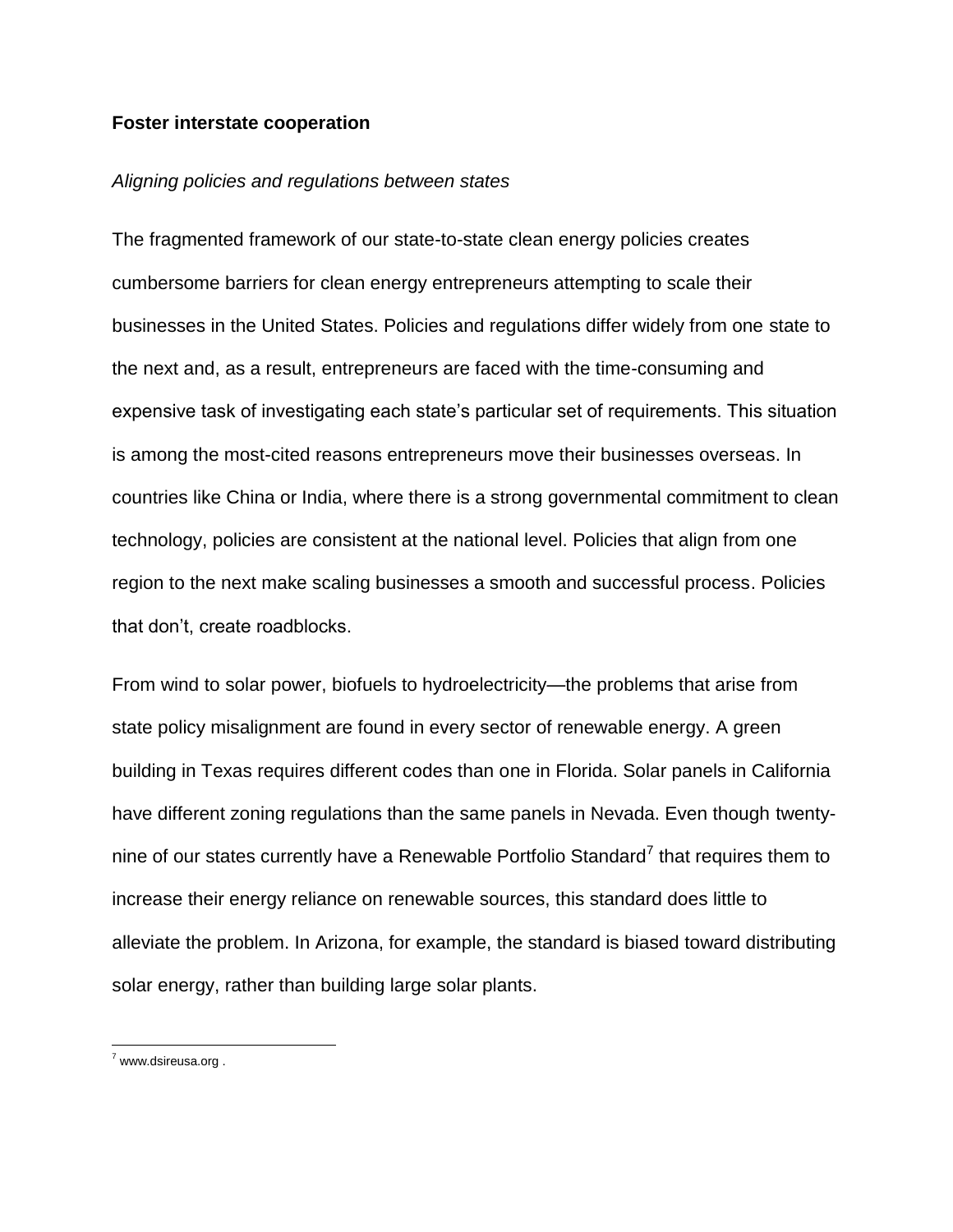Attempts have been made to address this problem, but, unfortunately, these attempts fall far short of creating solutions that allow firms to scale in our country. Some policies designed to stimulate clean energy technology actually accomplish the opposite. For example, federal and state governments often use income-tax credits as a tool to stimulate the deployment of clean energy technologies. In practice, however, the tax credit too often benefits only large, established companies and disqualifies newer startups. Clean energy technology innovators are still in the process of building a new industry. We need policies that support growth and positive change, not stagnation and status-quo.

More effective federal policy would allow radical innovation to be at the core of the energy industry, as we see with the pharmaceutical arena, where new discoveries provide nationwide profits. Why? Because many clean energy technologies require extensive infrastructures to succeed—a problem compounded by the existing complex framework that regulates the current energy market. This is also why the energy market is unable to sustain itself through only its smart ideas and innovation, as occurred in the information technology industry.

### *Working together to build a customer base*

States are key players in strengthening the energy market, even more so than the federal government in many cases, because of the highly regulated nature of the energy sector and the resulting lack of customers. States have the opportunity to collaborate in shifting policies from subsidy approaches to the more-nuanced strategies of other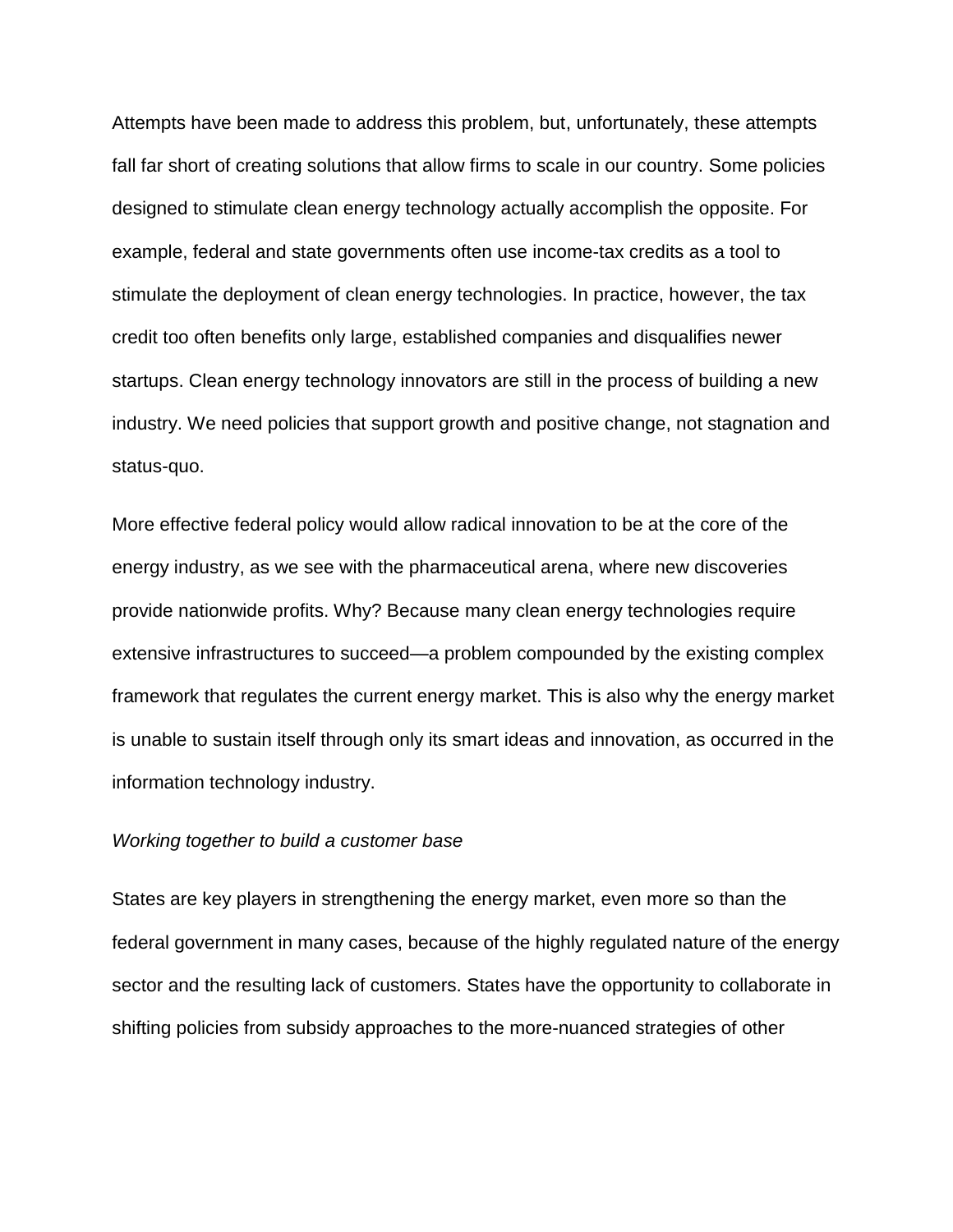industries that enjoy a solid customer base. The development of state-supported incubators, for example, helps establish local markets and draws new businesses.

Another way states might work together to increase customer buy-in is to better communicate how the health, social, and environmental benefits of clean energy technologies produce long-term economic wins. In today's uncertain economy, it is unreasonable to expect the clean energy market to expand based solely on altruistic goals. The message must be sent that clean technologies can create jobs, strengthen our economy, promote national security, and position our country as a major competitor in the global marketplace.

The Chicago Climate Exchange, for example, created a customer base for energy efficiency by establishing a market for firms to buy and sell emission allowances as part of a private cap-and-trade program. $8$  More than 110 firms and government bodies have committed to lowering emissions by 6 percent. These entities will be ahead of the curve if the government puts a price on carbon, but, more importantly, they are sending a strong public message regarding the economic benefits of clean energy solutions.

Elsewhere, the city of Omaha, Neb., is developing a comprehensive plan to reduce energy consumption—the Energy Efficiency Master Plan—the first of its kind for the city and one poised to bring thousands of jobs to the area. $^9$  Additionally, Omaha and the city of Lincoln are considering a partnership funded by the Recovery Act Energy Efficiency and Conservation Block Grant Ramp-up. Such a partnership would, they hope, create a

enties<br><sup>8</sup> Tom Cushing, Chicago Climate Exchange.

<sup>&</sup>lt;sup>9</sup> Jim Suttle, mayor of Omaha, NE.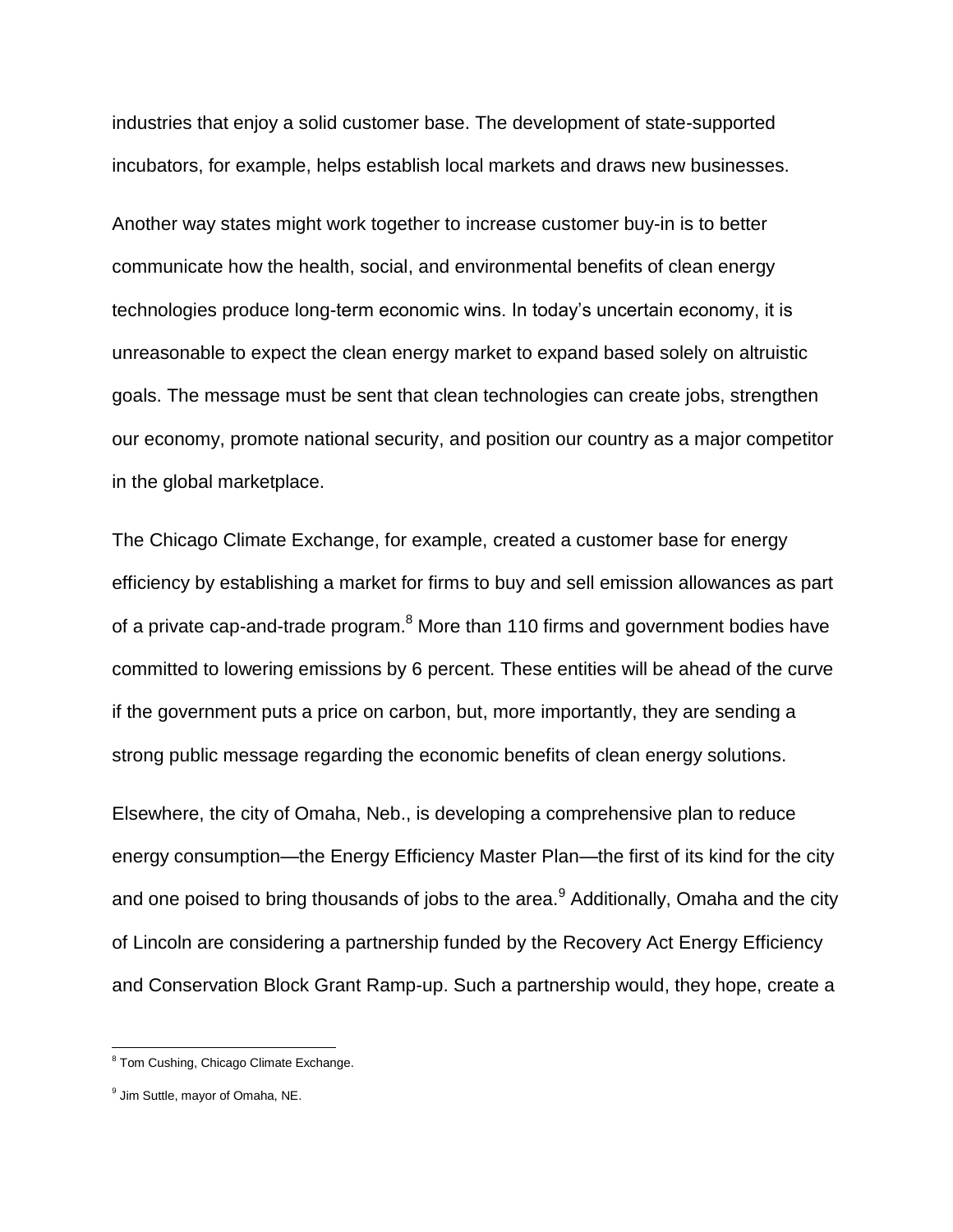sustainable market in the area that focuses on job creation, green technology and entrepreneurship, consumer information, various financial mechanisms, neighborhood advocacy, and more targeted market strategies—all of which would spur great economic strides in the region.

### *Developing interstate transmission lines and generation sites*

How do we bring the power of the sun to a wintry morning in Des Moines? How can the force of a thousand windmills in the California desert provide electricity to urban areas of New York? Scientists and engineers are creating exciting breakthroughs in harnessing sun and wind energy, but these breakthroughs are only half the journey. We must find ways to bring this energy to the places it is needed most and in doing so create scale firms and economic growth.

Another major stumbling block in the advancement and scaling of clean technologies is the high cost of extending transmission lines to remote generation sites. Wind and solar resources tend to originate in places where population density is low and far from congested cities with high energy need. The cost of extending transmission lines to these remote generation sites is one of the main barriers that prevent the widespread adoption of renewable energies.<sup>10</sup>

Clean energy entrepreneurs and companies in the large-scale renewable energy industry cite transmission issues of wind and solar power as an ongoing problem. Specifically, the problem lies within our fragmented and underdeveloped power grids. There are three regional grids in the United States—Eastern Interconnections, Western

<sup>&</sup>lt;sup>10</sup> Heiman, et al. (2004).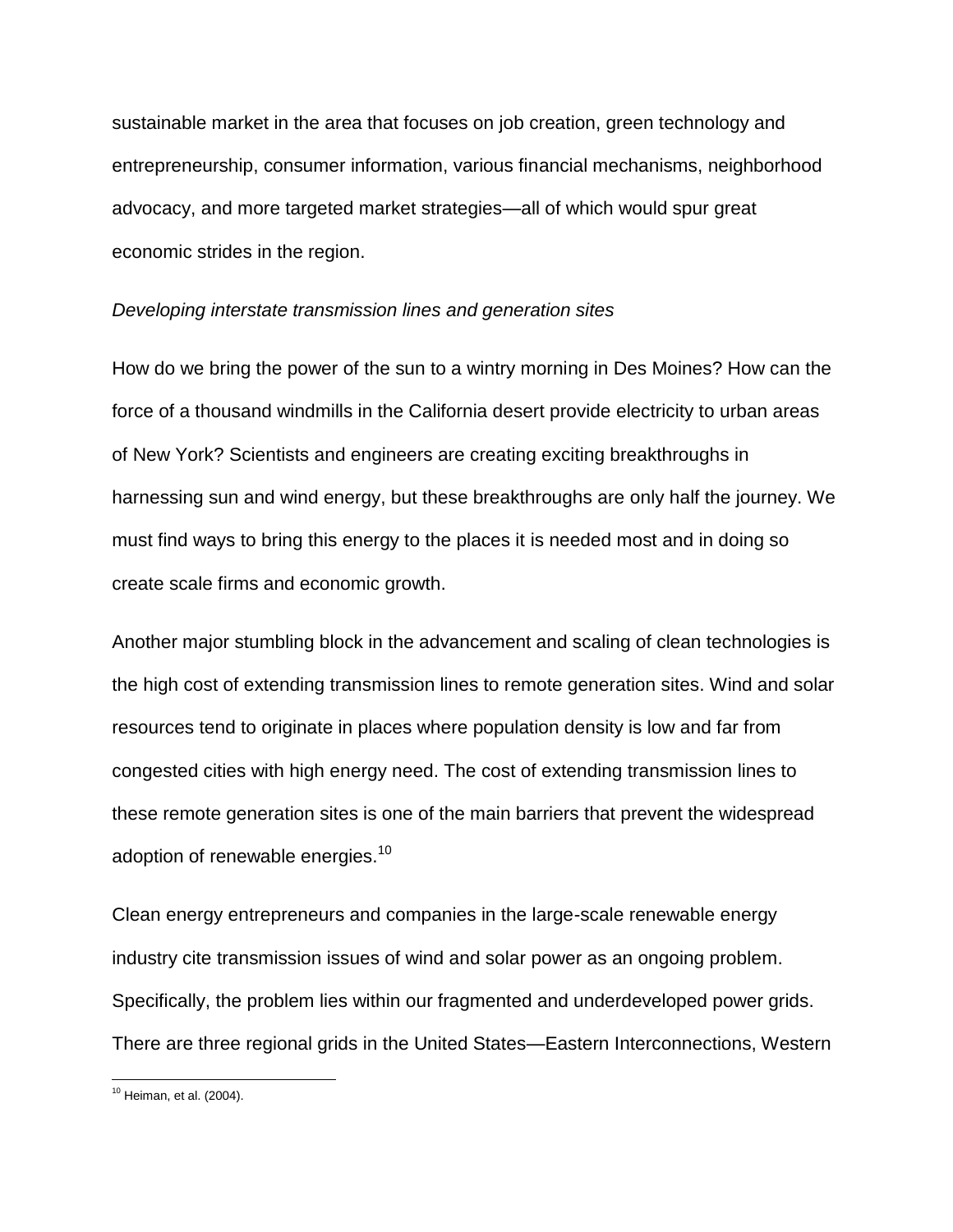Interconnections and the Electric Reliability Council of Texas (ERCOT). Not only is there a limited connection between the three grids, but also within the same regional grid. This lack of connection poses crucial concern for the renewable energy industry.

To address this concern, we need to build additional transmission lines that cross state boundaries, and connect solar and wind generation sites with the regional grids. However, the difficulty involved with obtaining permits and the cost of recovery for transmission makes expansion very expensive, and policy misalignment makes building interstate transmission lines very difficult.<sup>11</sup> California and Utah share transmission lines, as do many states along the eastern seaboard. These states can serve as an example of shared utility projects that can be scaled to other regions.<sup>12</sup> In the bigger picture, previously large-scale federal investments in projects such as the interstate highway system could serve as potential models for a project to modernize the power arid. $13$ 

### **Reduce market uncertainty**

### *Developing consistent energy policies with clear implications for utility companies*

Unlike other markets that are influenced by supply and demand, the renewable energy market instead relies upon a myriad of state and federal regulations and policies. The highly charged political climate surrounding the renewable energy industry makes its market susceptible to the unpredictable winds of election seasons and isolated storms

<sup>11</sup> Wolak.

<sup>&</sup>lt;sup>12</sup> Richard Hayslip, Salt River Project.

<sup>&</sup>lt;sup>13</sup> Joel Kurtzman, Milken Institute.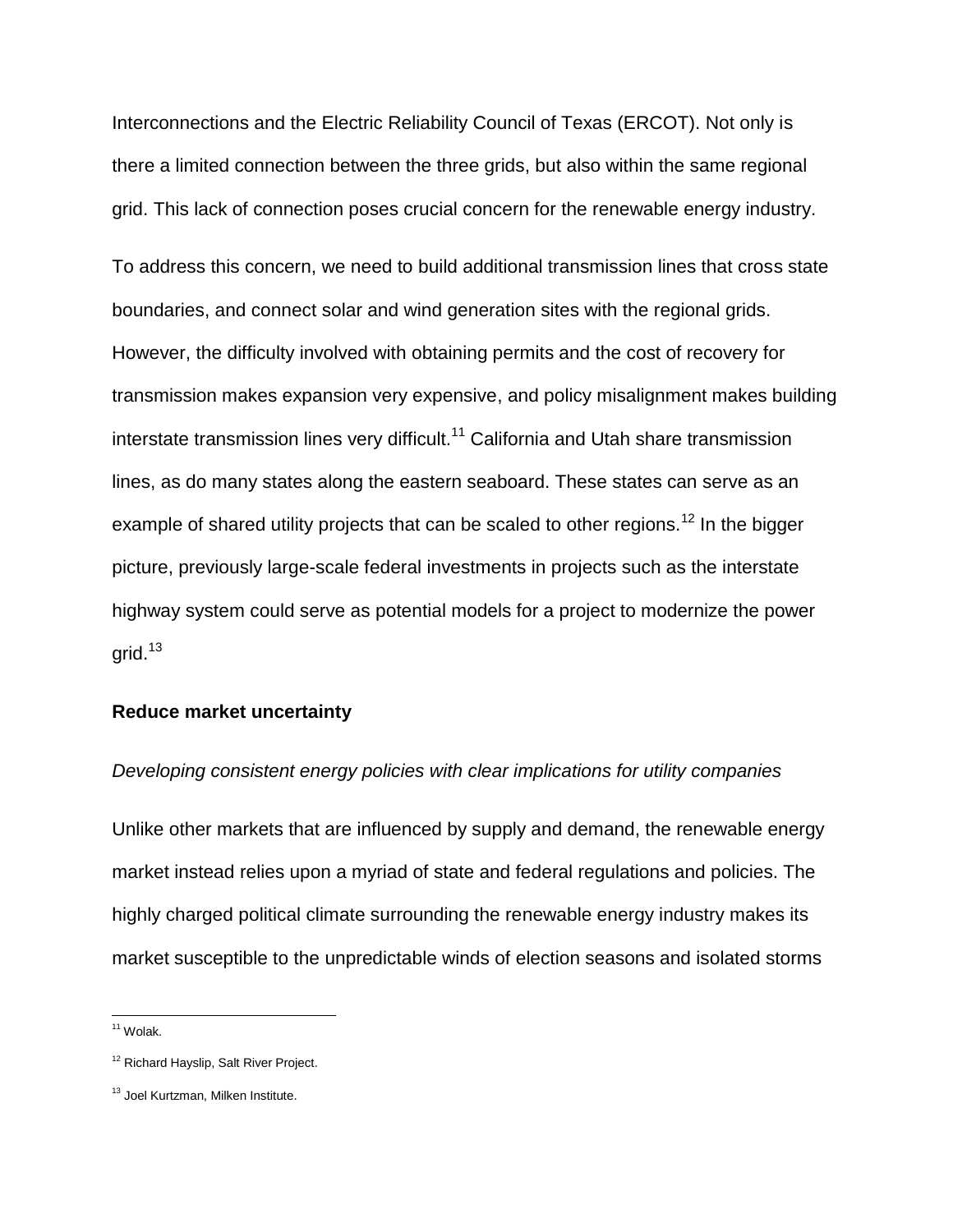of interest. For entrepreneurs who want to invest in and scale their businesses, this market uncertainty makes their efforts understandably difficult.

By definition, many clean and renewable energy projects are smaller in size and, as such, have higher capital costs than do projects that utilize traditional power-generation techniques. This characteristic only adds to a reduced availability of much-needed financial resources. The small size of these green companies also means they are less able than larger companies to absorb high due-diligence and transaction costs. A dip in the market for major traditional energy company A means a loss, while the same dip for green company B might mean total disaster.

Regulation uncertainties also present a substantial challenge to building a solid energy market. Such uncertainties stall investment, which topples markets. Therefore, establishing clear energy policies is crucial to solving this problem. Clear policies will stimulate funding in the clean energy sector, and subsequently strengthen and better sustain its market.

We can look to Germany for an example of a government effectively creating and sustaining a market for renewable energy. Germany has established a largely effective feed-in-tariff policy that makes it an attractive home-away-from-home for foreign companies. Germany made such strides by guaranteeing grid access, providing longterm contracts for the electricity produced, and ensuring purchase prices that are methodically based on the actual cost of renewable energy generation. This feed-intariff allows entrepreneurs to rely on a long-term, predictable, and transparent market. Even this example has its challenges, however, due to the complexity of the policy itself.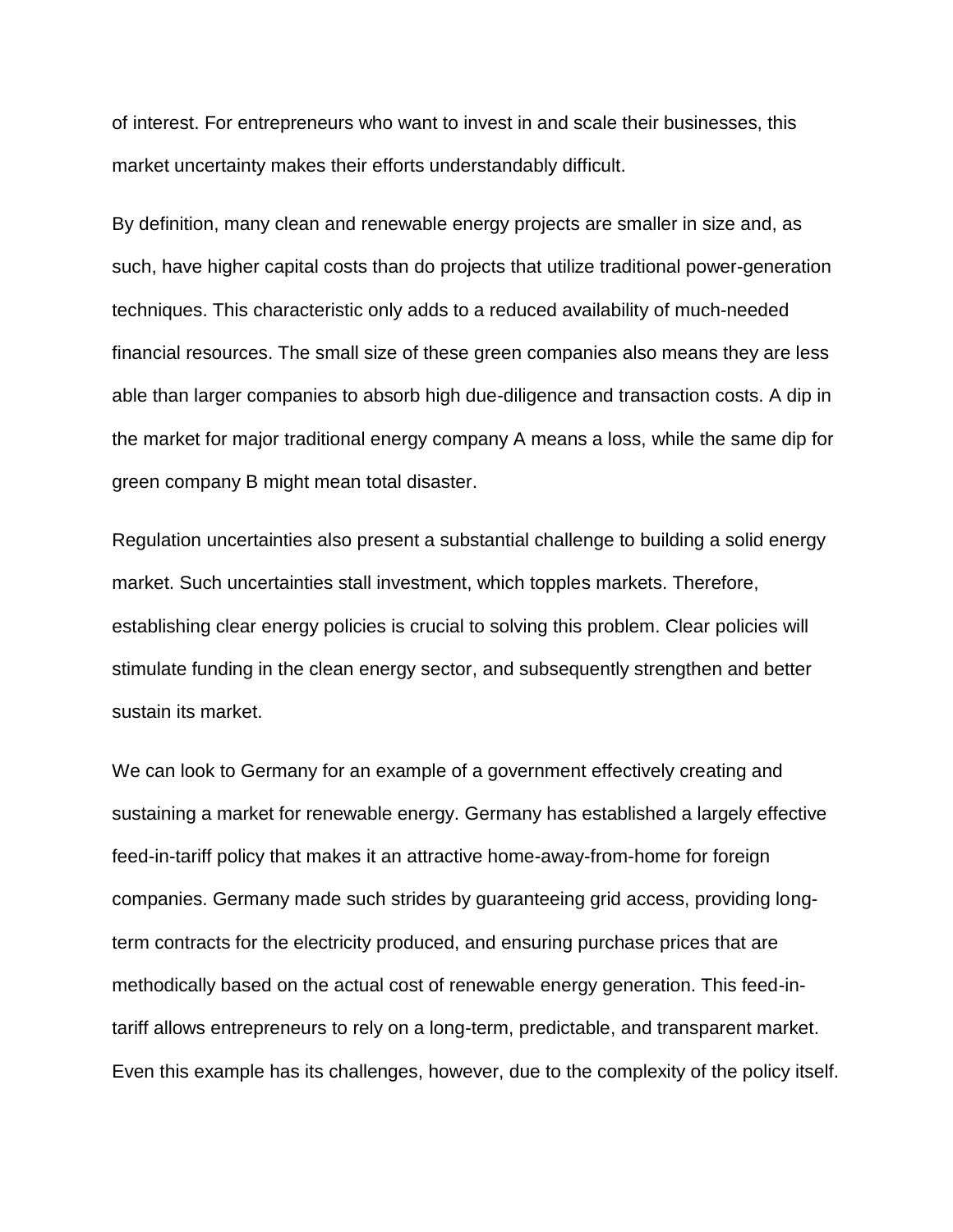#### *Remodeling existing funding and financing structures*

The energy sector's needs are distinct from those of the information technology and services sectors. The energy sector operates in regulatory uncertainty, with investments that are capital-intensive, and a customer base that is transitory and sometime nonexistent. As a result, more creative funding streams are needed to advance the innovation pipeline and sustain its market over many years. One way to do that is to spur investment in high-risk, high-reward clean energy projects.

For example, the Advanced Research Projects Agency—Energy (within the U.S. Department of Energy) funds research that is often too risky for private-sector investment, but could have a large commercial impact. In 2009, this agency received \$400 million in funding to attract the best and brightest minds in the United States, and to spur innovation in energy research and industrialization.<sup>14</sup> The agency recently gave its researchers the goal of one dollar per watt fully installed solar by 2016—a goal that has been compared to President Kennedy's challenge of reaching the moon.

### **Democratize access to the power grid**

### *Allowing customers to generate and store their own energy*

Over the years, the energy arena has been characterized by a large degree of public intervention. Why? Because people need electricity. And electricity is not easy to come by. Electricity generation requires resources and infrastructures the private sector cannot afford, so local and state governments granted monopolies to utility companies

 $\overline{\phantom{a}}$ <sup>14</sup> http://arpa-e.energy.gov/About/About.aspx.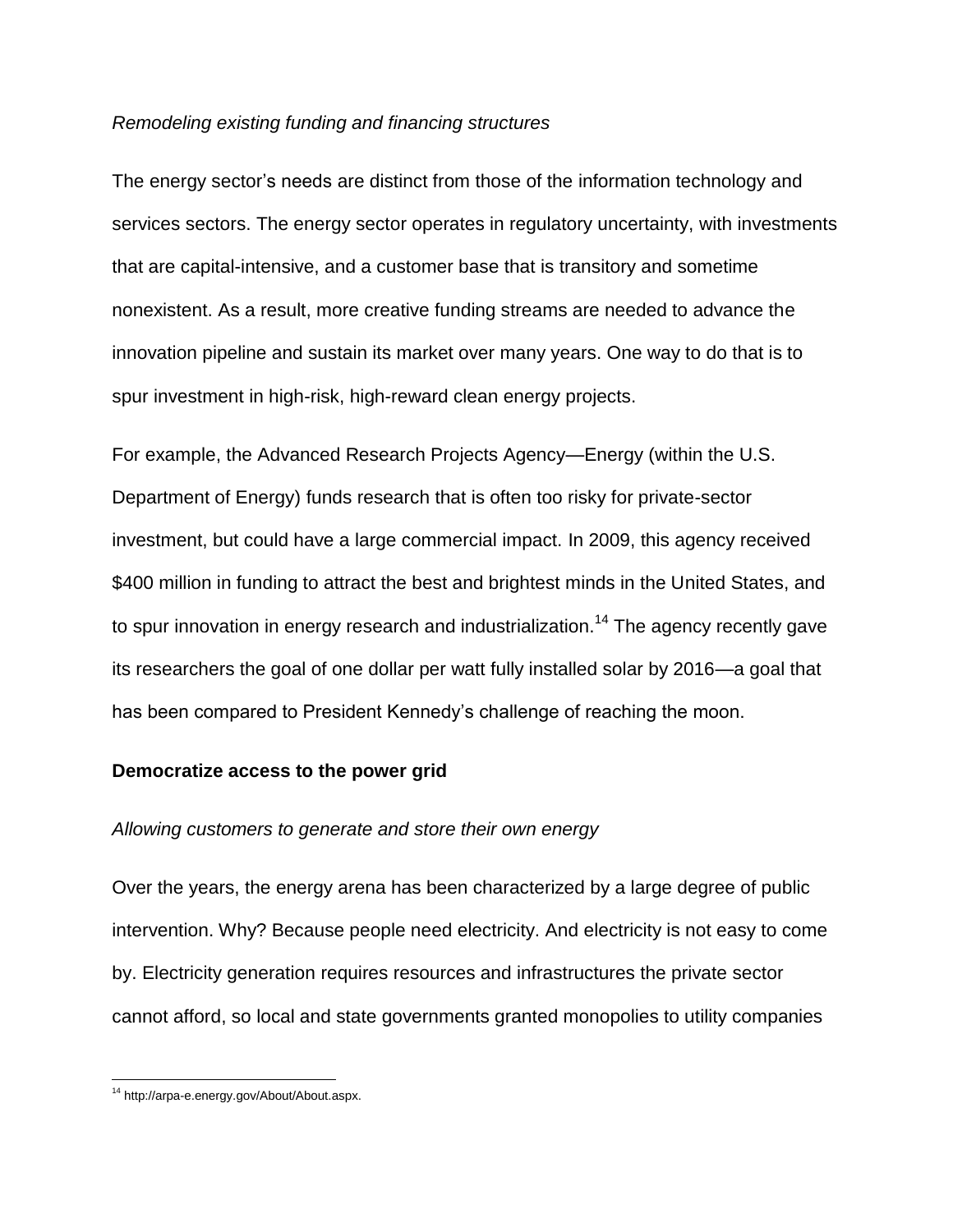so that they could provide services to the people who needed them. In return, utilities were to ensure reasonably priced, reliable, and ubiquitous power to the regions they served. The relationship between utilities, people, and governments served all parties well. But with the advent of renewable energy sources, this relationship is destined to change.

Among the most burdensome barriers for entrepreneurs involved in the renewable distributed energy sector are the interconnection issues with utility companies. Entrepreneurs operating in customer-owned renewable energy systems have to satisfy a multitude of requirements if they are to access the grid—from technical, to metering and billing, to insurance and liability. The lack of transparency and clarity of these requirements leaves much room for interpretation, room that many in the clean energy industry believe utilities use to prevent the application of new, energy-saving technologies. Much of the research and information gathered points to the possibility that utilities seem more concerned with precedence-setting and legal issues than moving forward in clean energy technology.<sup>15</sup>

Additionally, the lack of standardization among utility requirements creates a lengthy and time-consuming process for entrepreneurs who must make themselves knowledgeable of each utility's particularities. Also, application and interconnection fees are frequently viewed as arbitrary and disproportionate, especially for smaller projects. At times, utility-imposed operational requirements not only hinder entrepreneurs from

<sup>&</sup>lt;sup>15</sup> Florida Solar Energy Center, 2000.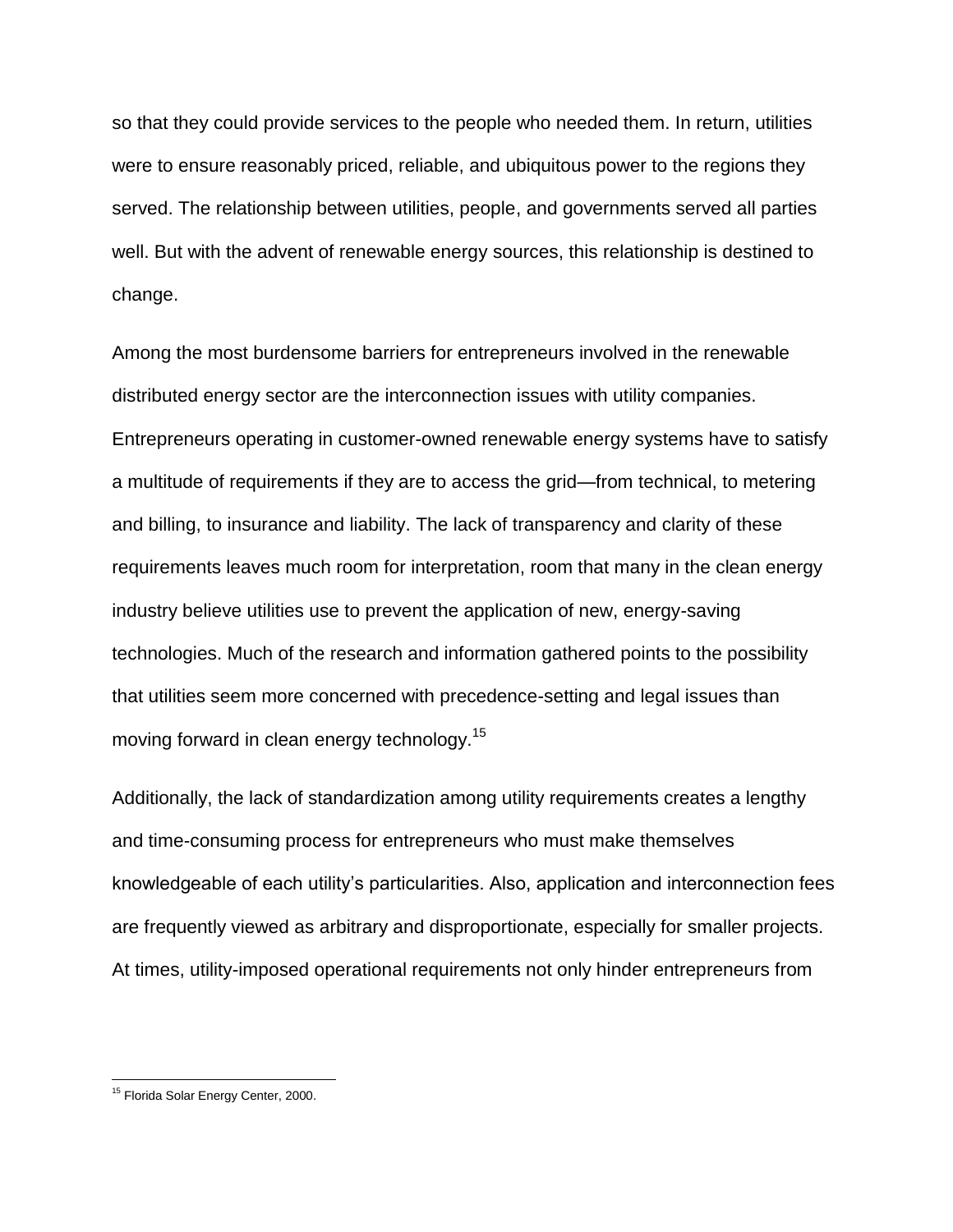scaling renewable energy solutions, but actually result in direct conflict between utility and customer needs.<sup>16</sup>

Many states have adopted renewable portfolio standards to motivate utility companies to buy and use renewable energies. Though these standards are meant to create a smoother process for the interconnection of renewable energy sources, there remains the risk that utility companies will manipulate the energy market to meet their own needs. In fact, large utility companies, by their very nature, have an incentive to obstruct renewables, since traditional energy resources benefit conventional and existing assets.<sup>17</sup> New standards alone will not solve the problem.

OPOWER is an energy-efficiency and Smart Grid software company that helps utilities meet their efficiency goals through effective customer engagement. Using cutting-edge behavioral science and patent-pending data analytics, the OPOWER platform enables utilities to connect with their customers in a highly targeted fashion, motivating reductions in energy use, increased program participation, and overall customer satisfaction. Six of the ten largest utilities in the United States use OPOWER to significantly improve the effectiveness of their energy-efficiency portfolios.<sup>18</sup>

While some utility companies may be hindering clean energy usage, many other companies are striving to meet their customers' demand for clean energy technologies. Arizona Public Service is one of many companies across the country that is struggling to create and sustain clean energy incentives. The customer demand often exceeds

 $16$  Alderfer et al., 2000.

<sup>17</sup> Neuhoff, 2005.

<sup>18</sup> http://www.opower.com/Company/AboutUs.aspx.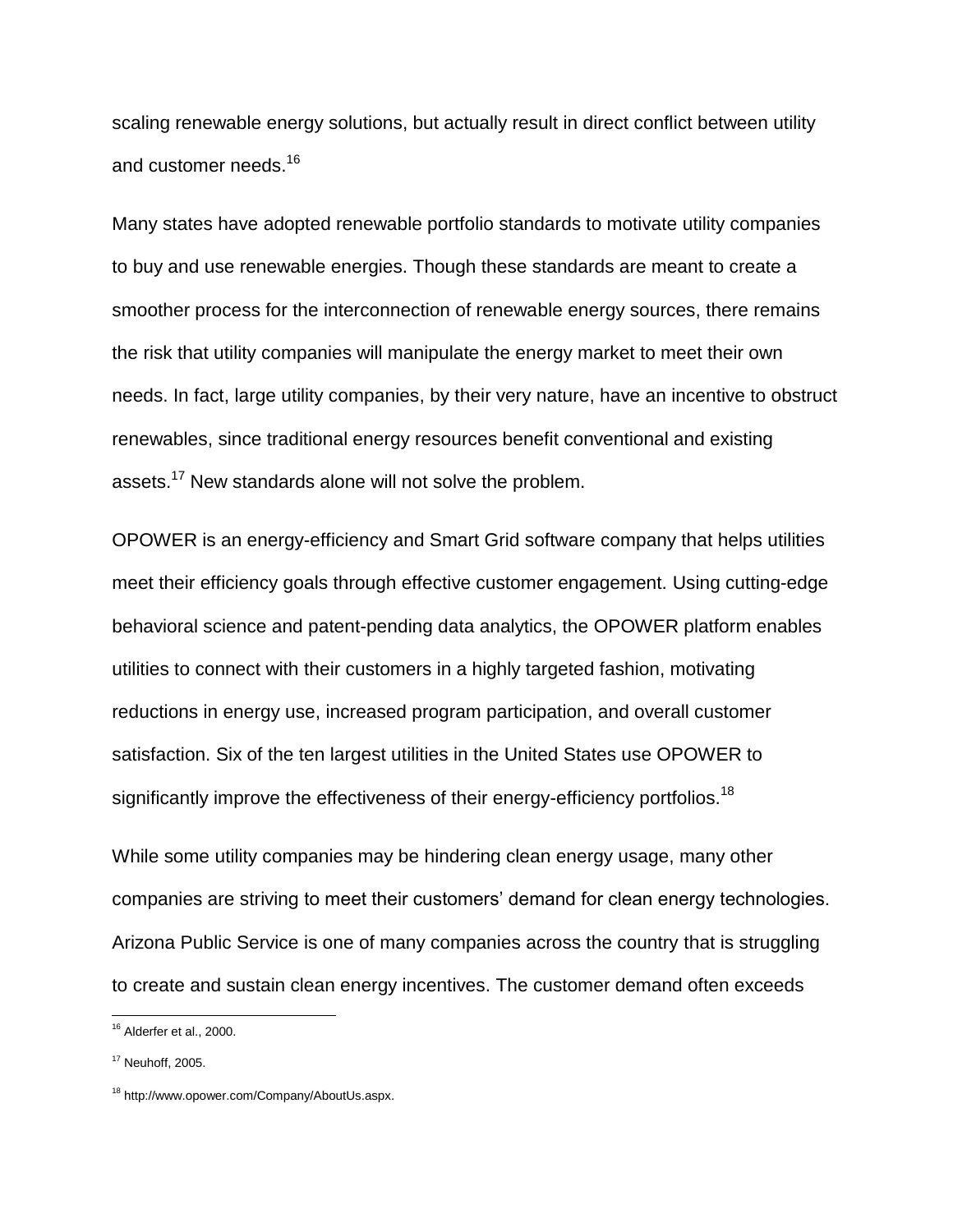available funds, however, which causes frequently changing incentives and a negative impact on the economy. For example, when incentives for rooftop solar panels fluctuate, customer demand also varies, resulting in waves of job loss in the construction industry.<sup>19</sup>

Allowing customers to generate and store their own energy is another way clean energy solutions might be integrated into existing utility infrastructures. "Net-metering" is a simplified method of metering the energy consumed and produced at a home or business that has its own renewable energy generator, such as a wind turbine. Under net metering, excess electricity produced by the wind turbine spins the existing home or business electricity meter backwards. This process "banks" the electricity until the customer needs it, providing the customer with full retail value for all the electricity produced.<sup>20</sup> Since 2007, Europe has used net metering, along with different energy suppliers, to allow customers to choose utility service based on competitive fares.

Other solutions already exist that could begin to address the complex utility connection issues. Utilities could coordinate their efforts and set up easy-to-use connection procedures. A point of contact designated for each utility to specifically interact with distributed generation projects also would smooth out the process. These actions would greatly reduce the time and cost related to interconnection issues—for clean energy entrepreneurs and for the utilities themselves.

<sup>&</sup>lt;sup>19</sup> Ryan Randazzo, "Shifting solar subsidies hurts contractors," The Arizona Republic.

<sup>&</sup>lt;sup>20</sup> http://www.awea.org/faq/netbdef.html.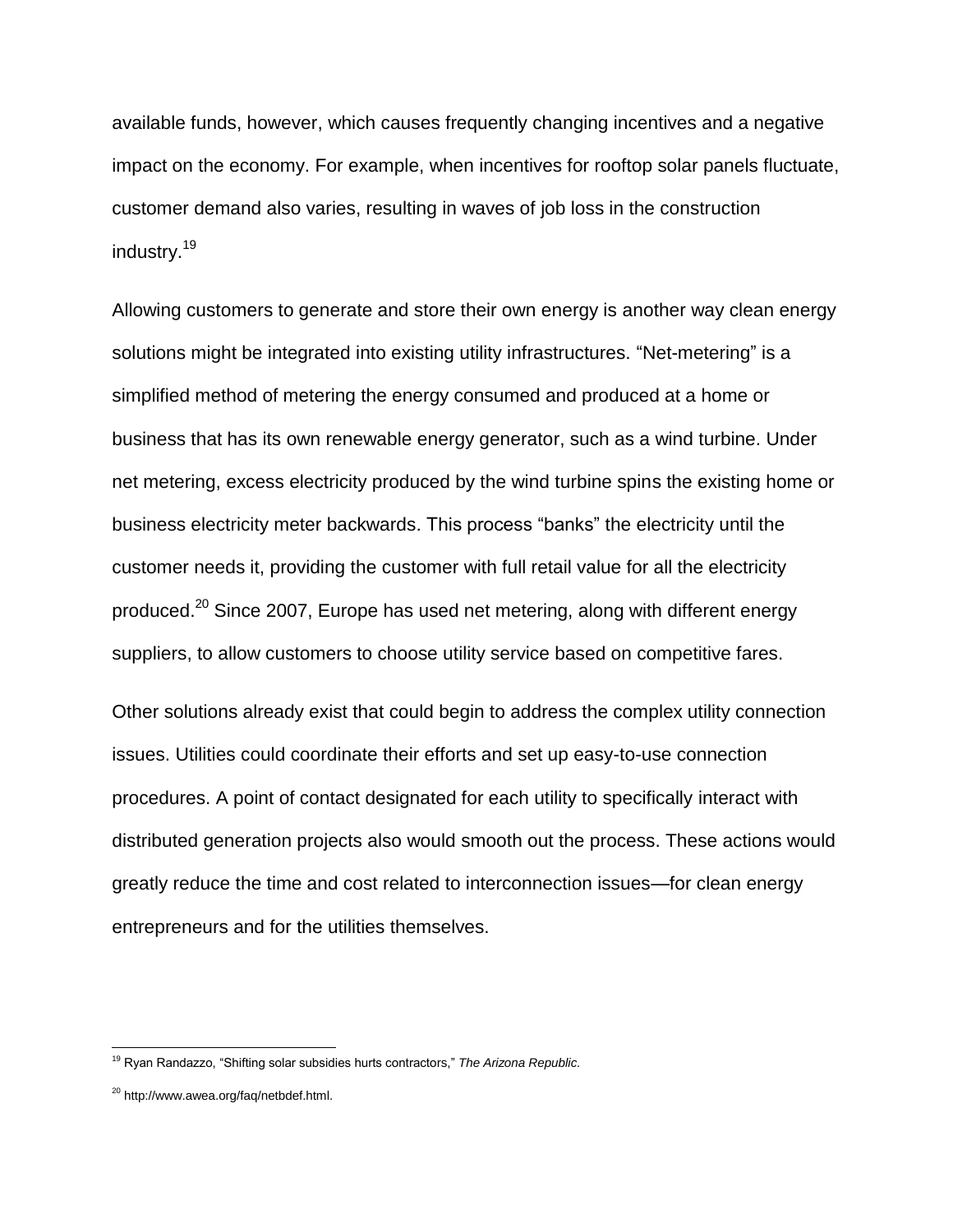The rising need for renewable energy resources, coupled with our world's ever-growing reliance on electricity, will continue to drive utility companies to the forefront of the renewable energy arena. As enhanced storage options become feasible for more and more customers, utilities must restructure themselves if they are to adapt. They must reassess their traditional role as service providers and instead move to meet customer demand.

#### **Encourage cross-sector collaboration**

#### *Building regional clusters that transmit ideas and resources*

Bringing renewable energy from the windy plains or sun-soaked deserts to the places where energy is needed most is only one of many challenges to transmitting clean energy solutions. The joining of resources, ideas, and people is another example of a barrier that slows or halts the progress and potential of this new industry. How do we connect clean energy businesses to markets that need them? What is required for talent to join with scalable technologies? Where can financial investors find and fund the new ideas that could change our world?

Regionally based innovation is one potential solution to the challenge of bringing together the key players and elements of the energy innovation industry to address transmission problems. Regional innovation has the potential to leverage existing assets with current opportunities because proximal firms, companies, startups, and public and private entities can come together to educate decision makers not only about investment opportunities, but also about needed policy changes. Such partnerships can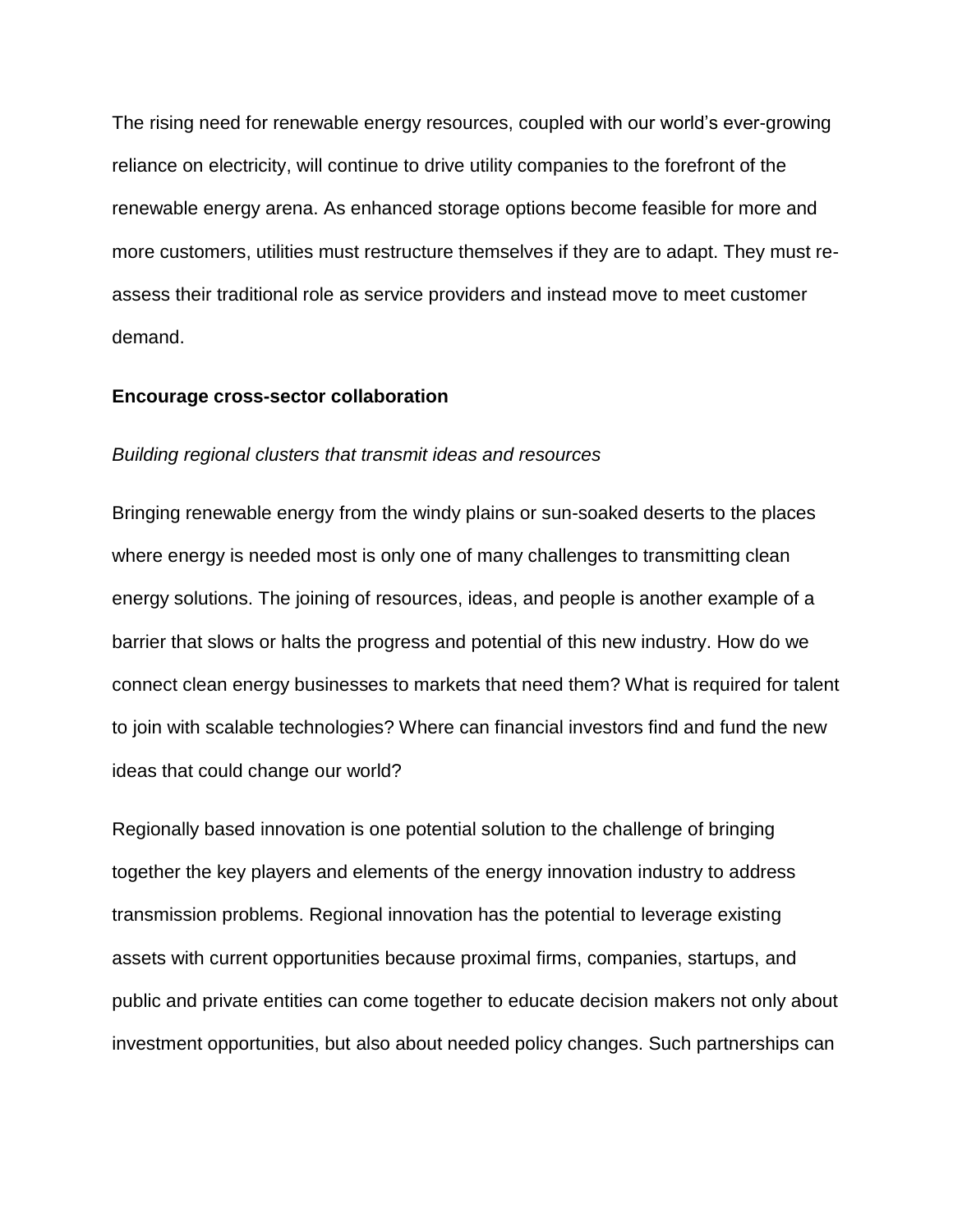encourage job creation, result in increased efficiency of private and government energy investments, and help get more energy innovation to scale at the market level.

One example of such collaboration is the Energy Regional Innovation Cluster, a multiagency federal initiative that attempts to spur regional economic growth while making buildings more energy efficient. A multidisciplinary team of researchers will conduct research and work to solve technology challenges that span from basic research, to engineering development, to commercialization readiness. $^{21}$ 

Another example of a regional innovation cluster is the Sustainable Northwest—a highly successful collaborative network spanning California and Oregon that identified timber as a regional asset. This network developed a cluster in the forest and wood pellet industry and has distinguished itself in the natural resource sector by crafting and promoting sustainable solutions through a collaborative process.<sup>22</sup>

An important step in building regional innovation sectors is identifying the key players of a particular region. Identifying these "dealmakers" helps energy stakeholders leverage the regional social networks that propel business creation and growth. Dealmakers are crucial to generating new firms. In Silicon Valley, for example, more than 99 percent of the people who are making deals know each other. In contrast, only 60 percent know each other in the Research Triangle Park in North Carolina. There is a great need to bridge capital and integrate personal networks in the energy sector if we are to catalyze

<sup>&</sup>lt;sup>21</sup> http://www.energy.gov/news/8637.htm.

<sup>&</sup>lt;sup>22</sup> http://www.sustainablenorthwest.org/about/what-we-do.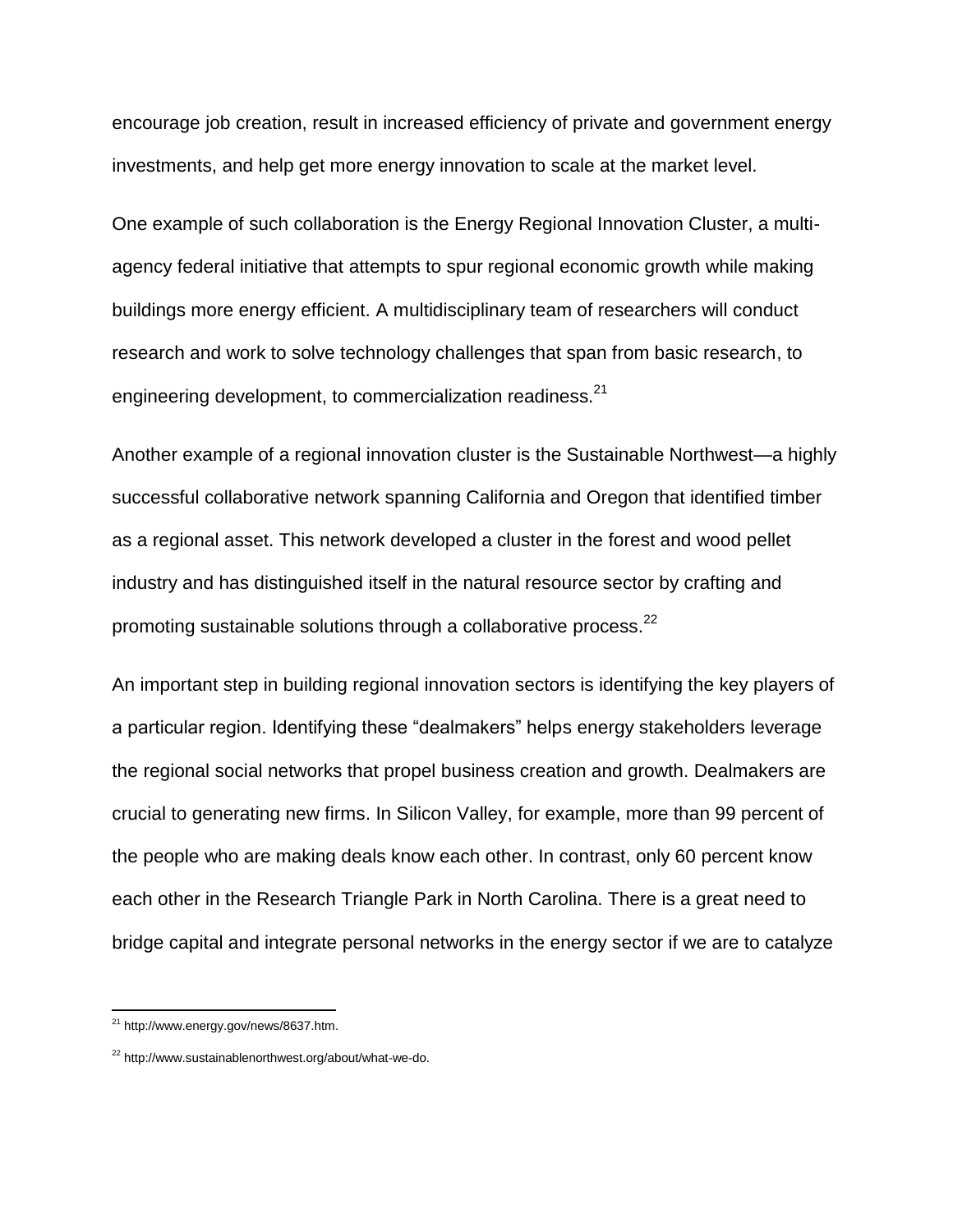regional entrepreneurial activity. The simplest solution to the transmission problem in the clean energy industry may be to just start talking with each other.

#### **Support human capital development**

#### *Reframing university research to support innovation and commercialization*

Regionally based innovation, by definition, requires an approach that bridges the fundamental sciences with use-inspired research. Creating partnerships between academia, research labs, and public and private entities is vital to bringing new technologies to scale. Enhanced interdisciplinary cooperation that is open, collaborative, and global is particularly important when first identifying the commercial potential of an idea.

Universities have great potential to become important players in regional innovation clusters by becoming centers of knowledge generation. Too often, potential innovations remain hidden in scholarly articles rather than being tested, piloted, and ultimately deployed into the commercial market. Before this can happen, we must first design and implement new models of higher education to achieve better connectivity from the university to the private sector, and increased transparency of research breakthroughs. Such remodeling and redesigning of institutions of higher learning will accelerate the speed of technology transfer and get innovations to market faster.

Simply reframing the university's research operations can help to meet this challenge. Suggestions include rewarding innovation that has commercial impact and measuring the value of research, not by the number of papers published or patents obtained, but by the number of new products and processes developed and moved to the market.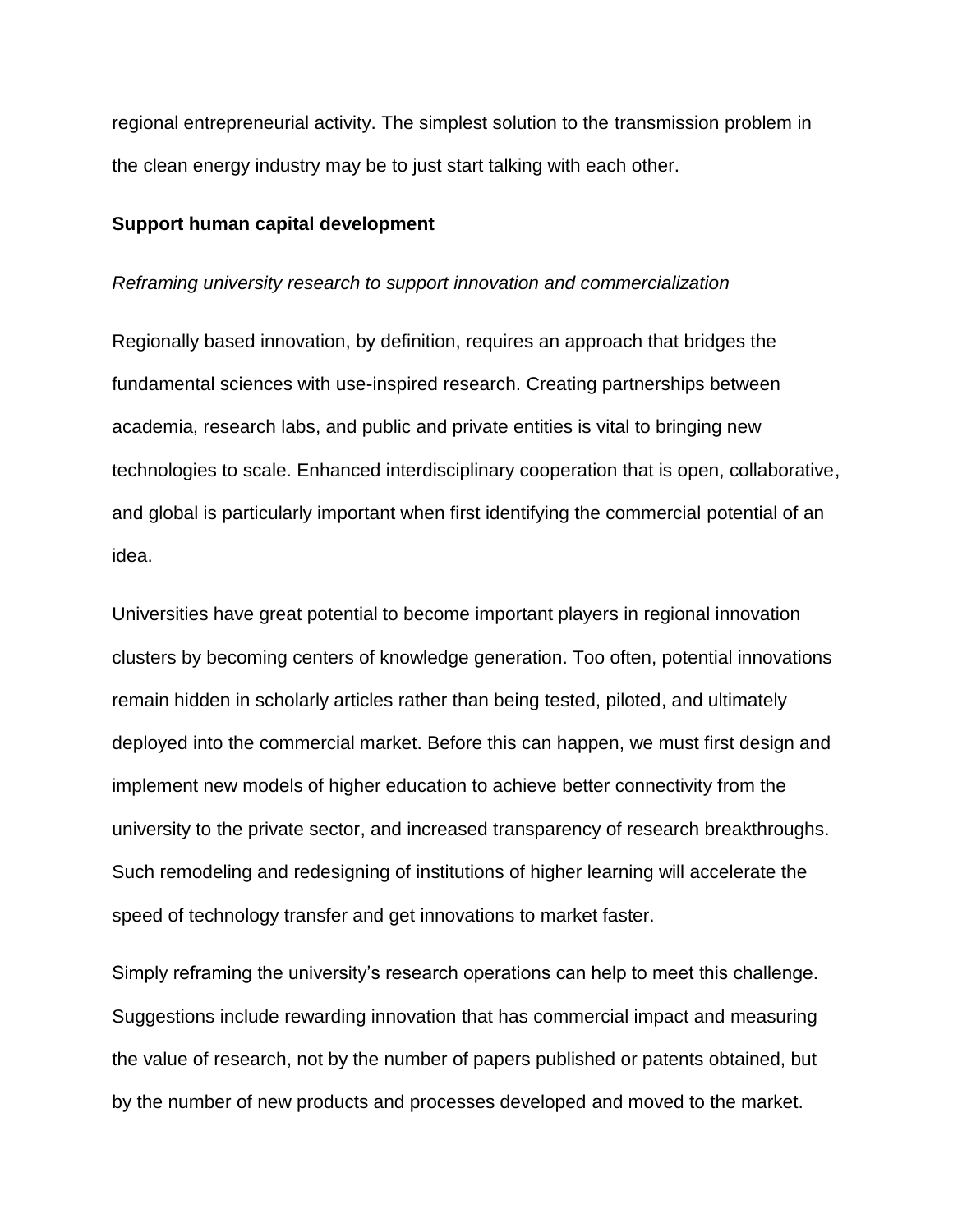Universities also have the opportunity to teach faculty about the pathway from innovation to commercialization so that they may pass on knowledge about marketplace opportunities to their students.

In addition, even in environments committed to interdisciplinary collaboration, researchers and scientists could benefit from learning how to recognize and analyze commercial opportunities. The gap between insight and innovation will persist unless university researchers are trained in how to identify a potential commercial innovation in the lab, and have the skills to evaluate such innovations for success along the innovation pathway.

### *Strengthening the pipeline of entrepreneurship and STEM through higher education*

The lack of connectivity from research to deployment, and the lack of retention of human capital is a significant barrier to accelerating energy innovation in the United States. The pipeline for industrial employees and academics in the energy sector is nearly empty. Compounding the problem is a dearth of U.S. graduates in the sector two-thirds of U.S. engineering science graduate students are citizens of other countries. One way to address this issue is dynamic, forward-thinking immigration policy that will retain American-trained foreign talent.

If we are to attract and retain STEM students, we must reform curricula and develop more-responsive, interdisciplinary career pathways by joining STEM and entrepreneurship training. Undergraduate curricular options include creating interdisciplinary courses such as business leadership and management for engineers.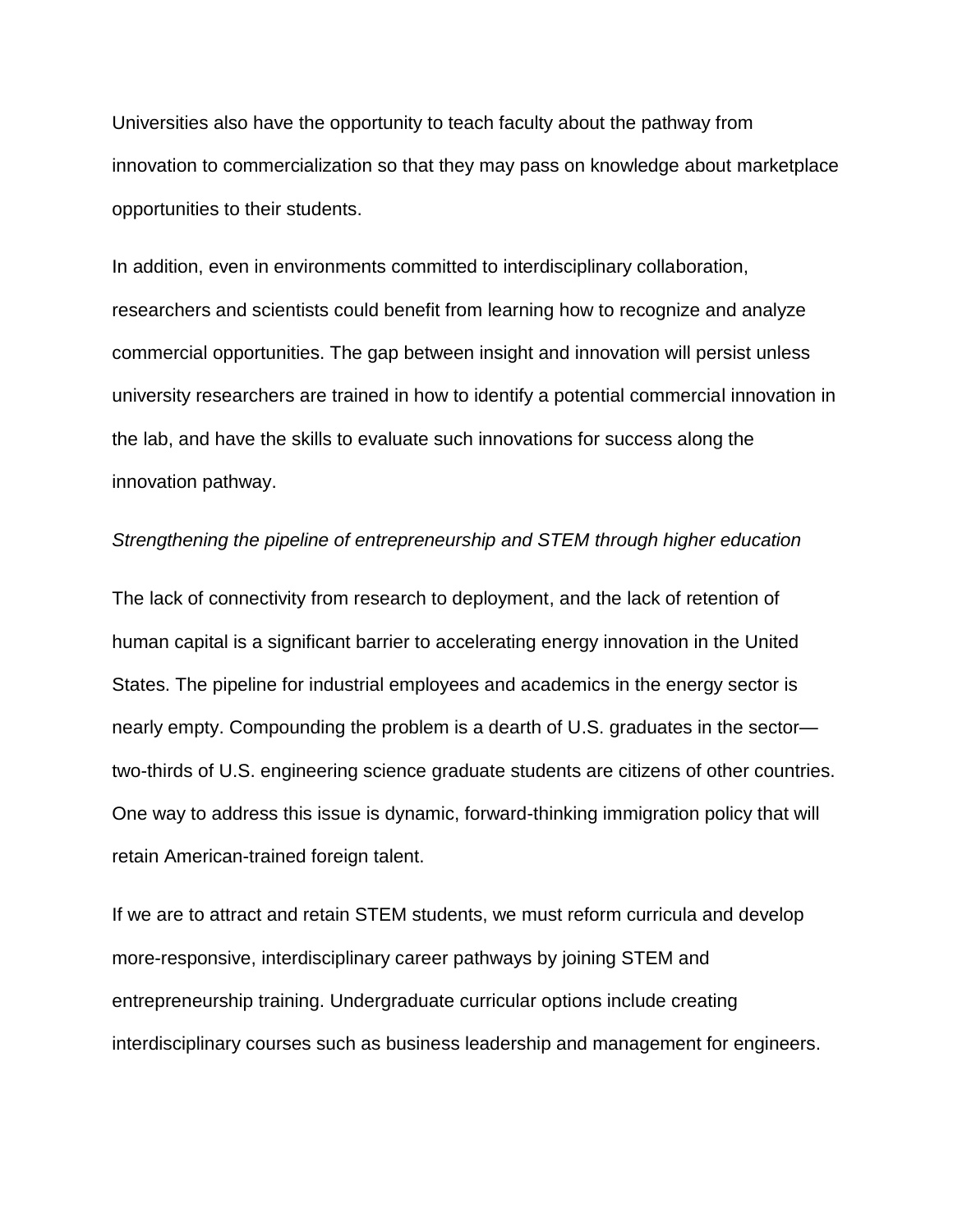On a larger scale, universities can work with businesses to establish educational programs and develop apprenticeship programs.

Training for future innovators and entrepreneurs begins with the K-12 pipeline. Rigorous reforms in our education system should focus on embedding innovation and entrepreneurship in the educational experience of all students. Educators need more guidance in how to design school environments and create curriculum that will develop pupils who possess skills and knowledge related to STEM, entrepreneurship, and innovation. Engaging students in STEM topics in their early years will prepare them for a more-demanding university curriculum, encourage entrepreneurship, and spur the innovation that is so crucial in the energy sector.

#### **Concluding Thoughts**

The United States energy sector needs a clear direction, mission, and goals to align its efforts if we are to position our country as a global competitor in this burgeoning industry, and if we are to support entrepreneurs trying to succeed in this field. Radical transformation of our existing structures requires solutions that engage all stakeholders in a collaborative network. State and federal governments can create the legal and policy conditions for energy prosperity, draw on large-scale resources, and use its prestige, power, and ability to attract attention to drive market progress. Private corporations can play a productive and sustaining role in helping to tactically address structural and institutional challenges that inhibit the long-term success of proven models. They also can bring business acumen, innovation, and resources to the table to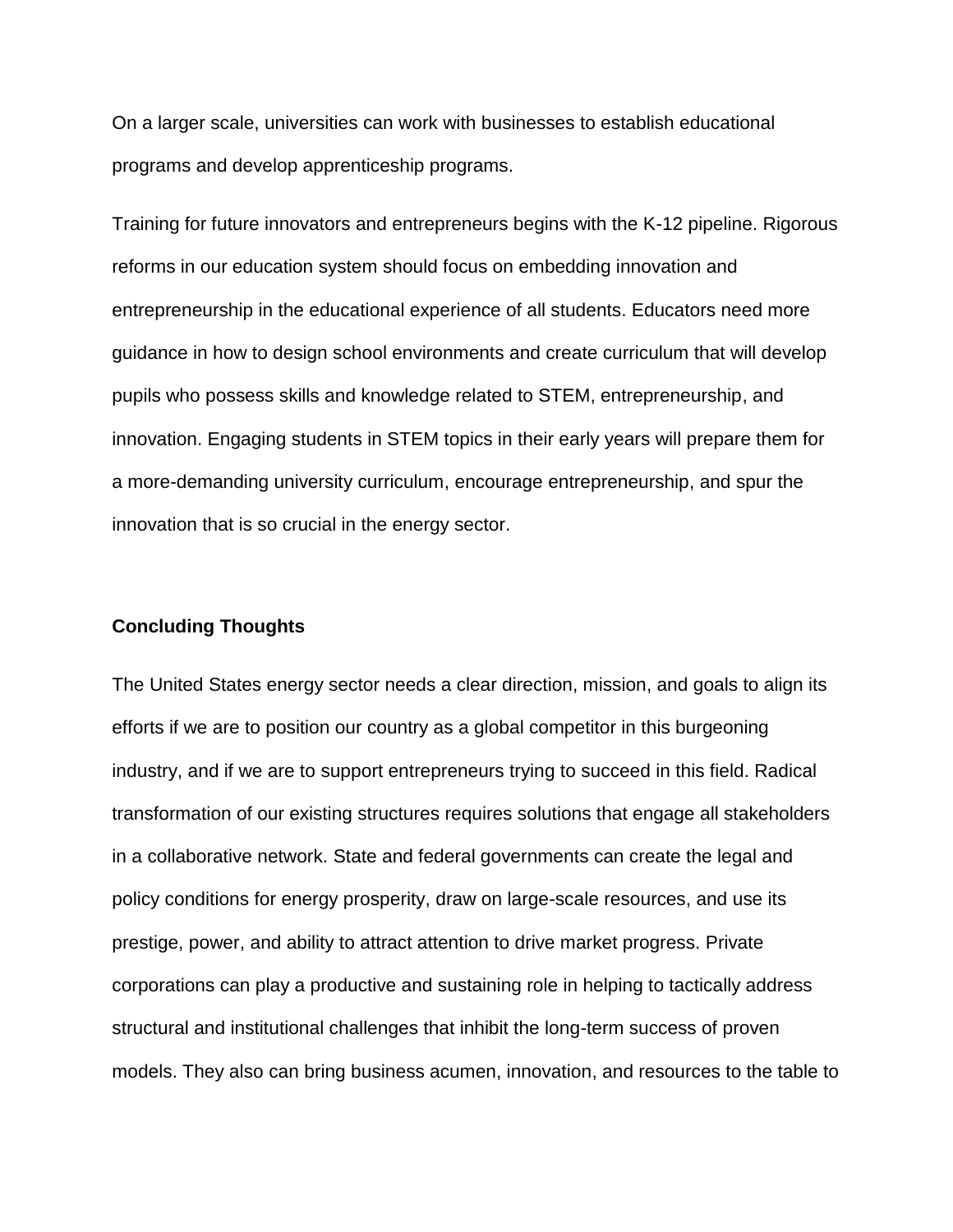achieve this goal. Philanthropic foundations have experience thinking strategically about effective ways of working with multiple stakeholders in addressing diverse challenges. Nonprofit and service organizations have the flexibility to generate new ideas and the on-the-ground experience and relationships to identify local problems and opportunities. Education institutions can provide the human capital and knowledge-generation ecosystems that feed an innovative energy market hungry for solutions.

We cannot foster and sustain the clean-energy sector and the entrepreneurs that will grow this sector without recognizing the need for better policies to address getting energy innovation to market. There is tremendous potential for this sector to create jobs, provide economic and energy security, stimulate our economy, and position the United States as a major competitor in the global marketplace. By connecting the innovation pipeline, we can navigate the road ahead.